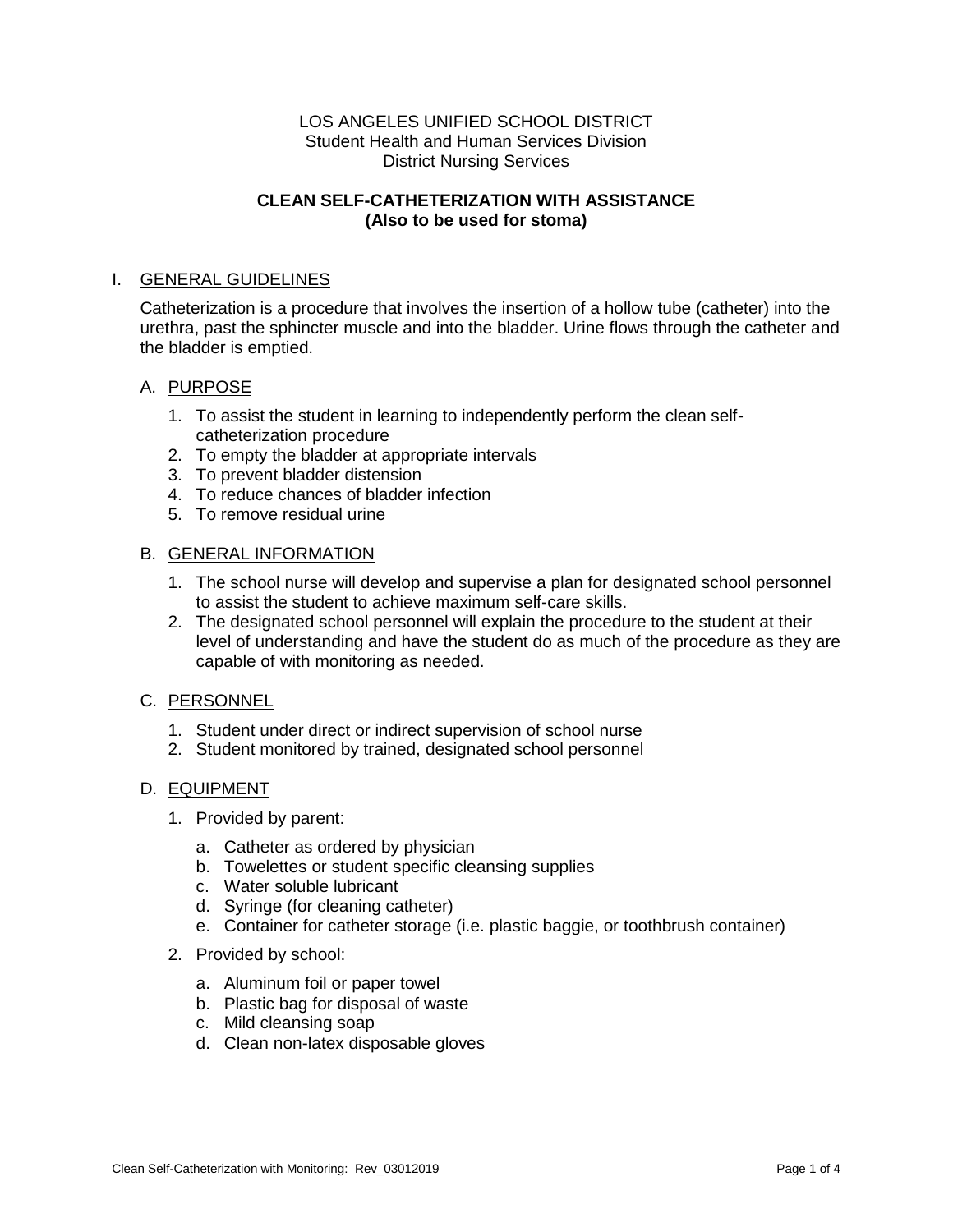# II. PROCEDURE

Instruct student to do the following:

| <b>ESSENTIAL STEPS</b>                                                           |                                                                                                                                                                                                                                                                                                                                                                                                                                                                                                                                                                                                                                                                                                           | <b>KEY POINTS AND PRECAUTIONS</b>                                                                                                                                                                                                                                            |
|----------------------------------------------------------------------------------|-----------------------------------------------------------------------------------------------------------------------------------------------------------------------------------------------------------------------------------------------------------------------------------------------------------------------------------------------------------------------------------------------------------------------------------------------------------------------------------------------------------------------------------------------------------------------------------------------------------------------------------------------------------------------------------------------------------|------------------------------------------------------------------------------------------------------------------------------------------------------------------------------------------------------------------------------------------------------------------------------|
| 1. Wash hands with soap and water.                                               |                                                                                                                                                                                                                                                                                                                                                                                                                                                                                                                                                                                                                                                                                                           |                                                                                                                                                                                                                                                                              |
| 2. Assemble equipment on aluminum foil or<br>paper towel on clean flat surface.  |                                                                                                                                                                                                                                                                                                                                                                                                                                                                                                                                                                                                                                                                                                           |                                                                                                                                                                                                                                                                              |
| 3. Position of student varies depending on<br>sex and disability of the student. |                                                                                                                                                                                                                                                                                                                                                                                                                                                                                                                                                                                                                                                                                                           |                                                                                                                                                                                                                                                                              |
| 4A.                                                                              | <b>FOR FEMALE</b><br>a. The student could be lying down or in<br>a sitting position on the toilet.<br>b. Hold labia apart with $2^{nd}$ and $4^{th}$<br>fingers of non-dominant hand.<br>Wash urethral area with towelette or<br>C.<br>student specific cleansing supplies<br>using downward stroke.<br>d. Locate urethral opening by applying<br>pressure with finger.<br>e. Release pressure on urethra but do<br>not move finger.<br>With dominant hand pick-up catheter<br>f.<br>and lubricate tip.<br>Hold catheter close to tip between<br>g.<br>thumb and index finger. Use 2 <sup>nd</sup><br>finger to support the catheter tip<br>slightly upward and insert into urethra<br>until urine flows. | It may be easier to sit facing backwards on the<br>toilet or standing with one foot on the toilet<br>edge.<br>Wipe from front to back.<br>May be assisted by use of hand mirror.<br>The other end of the catheter should be<br>placed in the collection container or toilet. |
| 4B.                                                                              | <b>FOR MALE</b><br>a. Sit on toilet or in wheelchair.<br>b. Hold shaft of penis raising it almost<br>straight.<br>c. If not circumcised, retract foreskin.<br>d. Cleanse the meatus with towelette(s)<br>or student specific cleansing<br>supplies.<br>e. Hold catheter and lubricate.<br>Insert catheter into urethra and<br>f.<br>advance until urine flows; advance<br>catheter another inch. Allow urine to<br>flow into appropriate receptacle.                                                                                                                                                                                                                                                      | Maintain hold on penis until procedure is<br>ended.<br>Make circular strokes outward starting at the<br>meatus.<br>If resistance is felt at the external sphincter,<br>slightly increase the traction on the penis and<br>apply steady gentle pressure on the catheter.      |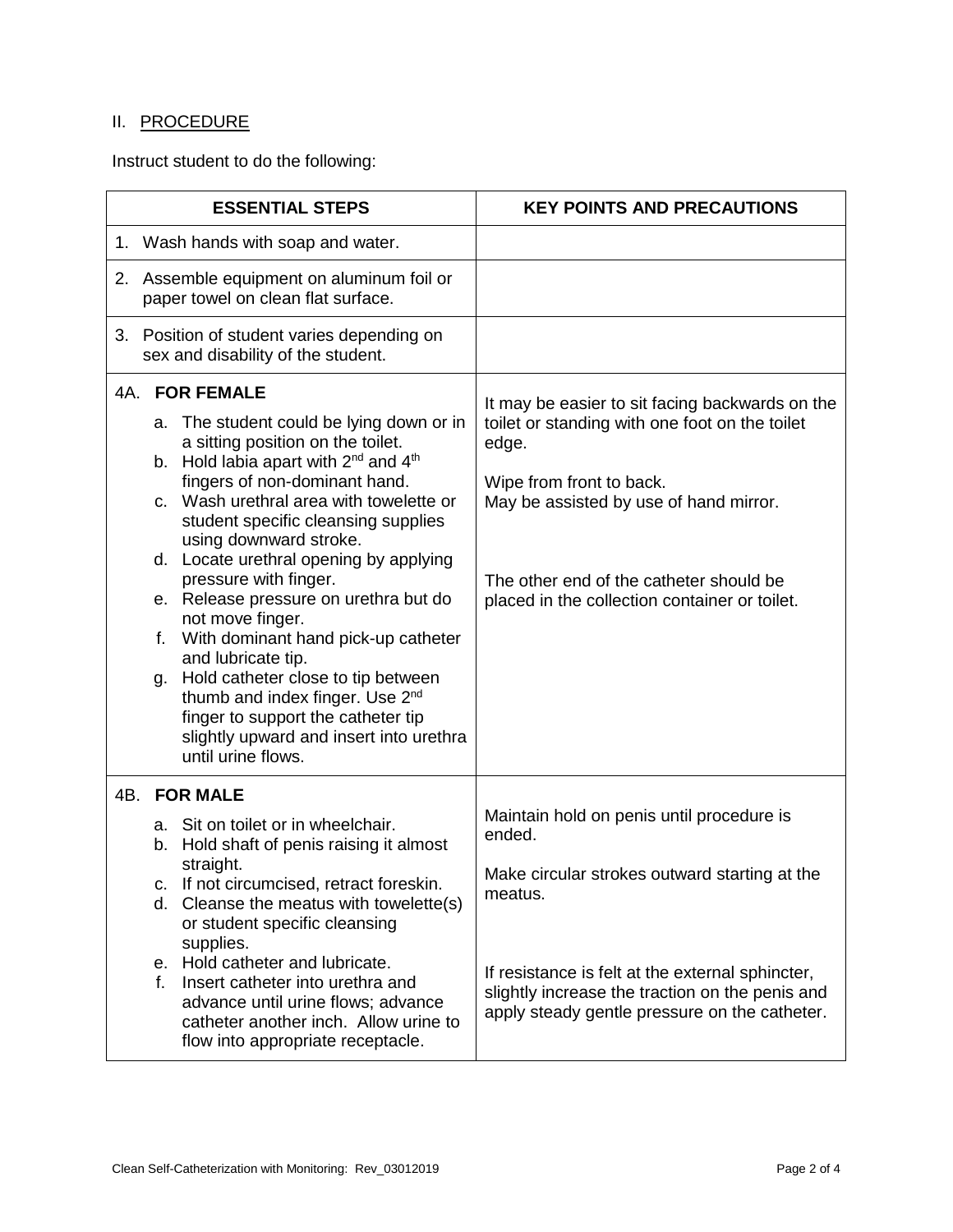| <b>ESSENTIAL STEPS</b>                                                                                                                                                                                                                                                                                                            | <b>KEY POINTS AND PRECAUTIONS</b>                                                                                                               |
|-----------------------------------------------------------------------------------------------------------------------------------------------------------------------------------------------------------------------------------------------------------------------------------------------------------------------------------|-------------------------------------------------------------------------------------------------------------------------------------------------|
| <b>4C. FOR STOMA</b><br>a. Cleanse around stoma with soap and<br>water or student specific cleansing<br>supplies.<br>b. Lubricate catheter<br>Insert catheter into the stoma until<br>$C_{n}$<br>urine flows. Insert catheter<br>approximately 1/2 -1 inch further.<br>d. Place other end of catheter in<br>collection container. | Follow specific physician's orders for irrigation<br>if necessary.                                                                              |
| 5. When urine ceases to flow:<br>a. Continue to hold catheter in place,<br>pinch catheter and withdraw catheter<br>slowly and gently                                                                                                                                                                                              | It is essential to completely empty the bladder.<br>Note: If the student is not circumcised, pull<br>the foreskin over the glans when finished. |
| 6. Wash catheter in a solution of warm water                                                                                                                                                                                                                                                                                      | Wash outside of catheter to remove remaining<br>lubricant. Pull detergent solution up syringe<br>and flush solution through catheter.           |
| 7. Rinse catheter well.                                                                                                                                                                                                                                                                                                           | Flush using syringe.                                                                                                                            |
| 8. Dry catheter and fold inside clean dry<br>towel.                                                                                                                                                                                                                                                                               | The catheter and carrying container should be<br>clean and dry.                                                                                 |
| 9. Dispose of waste materials.                                                                                                                                                                                                                                                                                                    | Universal precautions require all waste<br>material be double bagged.                                                                           |
| 10. Wash hands.                                                                                                                                                                                                                                                                                                                   |                                                                                                                                                 |
| 11. Document<br>a. clean technique taught and/or<br>observed<br>b. steps of procedure taught and/or<br>observed<br>c. amount, color, clarity, odor if present of<br>urine<br>d. response of student to procedure<br>e. skills mastered by student                                                                                 | When documenting, state when skills taught<br>were reinforced.                                                                                  |